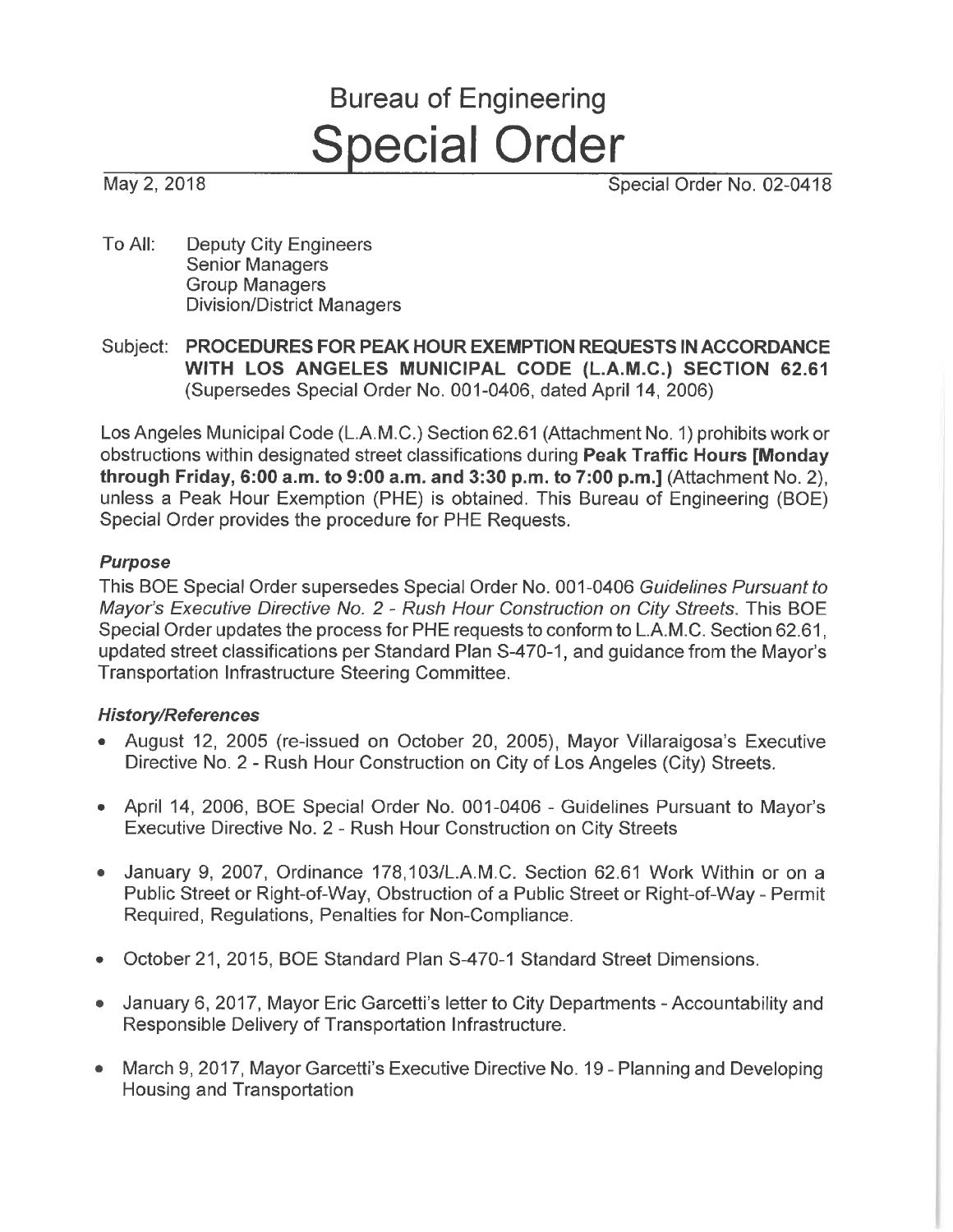# **Attachments**

- 1. L.A.M.C. Section 62.61 Work Within or on a Public Street or Right-of-Way, Obstruction of a Public Street or Right-of-Way - Permit Required, Regulations, Penalties for Non-Compliance.
- 2. Peak Hours and Construction Noise Restrictions Figure.
- 3. Peak Hour Exemption Request Form Template.
- 4. Peak Hour Exemption Approval Letter Template.

#### **Discussion**

The L.A.M.C. Section 62.61, established by Ordinance No. 178103, prohibits work or obstructions on Major Highways, Secondary Highways and Collector Streets during peak traffic hours unless an exemption is obtained. With City Council's adoption of Mobility Plan 2035, An Element of the General Plan, the street classifications stipulated in L.A.M.C. Section 62.61 are outdated. Until L.A.M.C. Section 62.61 is updated with current street classifications, BOE staff is hereby instructed to use the street classifications listed in Table 1.

|                                              | Table 1 - Street classifications subject to work hour restrictions |
|----------------------------------------------|--------------------------------------------------------------------|
| <b>Current Street Classifications</b><br>per | <b>Street Classifications per superseded</b>                       |
| <b>BOE Standard Plan S-470-1</b>             | <b>BOE Standard Plan S-470-0</b>                                   |
| <b>Boulevard I</b>                           | Major Highway Class I                                              |
| <b>Boulevard II</b>                          | Major Highway Class II                                             |
| Avenue I                                     | Secondary Highway                                                  |
| Avenue II                                    | <b>Secondary Highway</b>                                           |
| Avenue III                                   | Secondary Highway                                                  |
| <b>Collector Street</b>                      | <b>Collector Street</b>                                            |
| <b>Industrial Collector Street</b>           | <b>Industrial Collector Street</b>                                 |
| <b>Hillside Collector</b>                    | <b>Hillside Collector Street</b>                                   |

#### **Peak Hour Exemption Process Steps:**

- 1. Applicant answers the questions on the Peak Hour Exemption Request Form. Each reviewing BOE division is responsible for developing their own Peak Hour Exemption Request Form. See the sample form template (Attachment No. 3).
- 2. Applications shall be submitted as follows:

|                                                  | <b>Table 2 - PHE Review Responsibilities</b> |                                           |
|--------------------------------------------------|----------------------------------------------|-------------------------------------------|
| <b>PHE Requests Types</b>                        | <b>Applicant</b>                             | <b>Reviewer</b>                           |
| <b>BOE Permits</b><br>(A, B, E, MH, & U Permits) | Permit applicant                             | <b>BOE District Engineer</b>              |
| <b>BOE Project</b>                               | <b>BOE Project Manager</b>                   | <b>BOE Program/Division Manager</b>       |
| Metro Project                                    | <b>Metro Project Manager</b>                 | <b>BOE Metro Transit Division Manager</b> |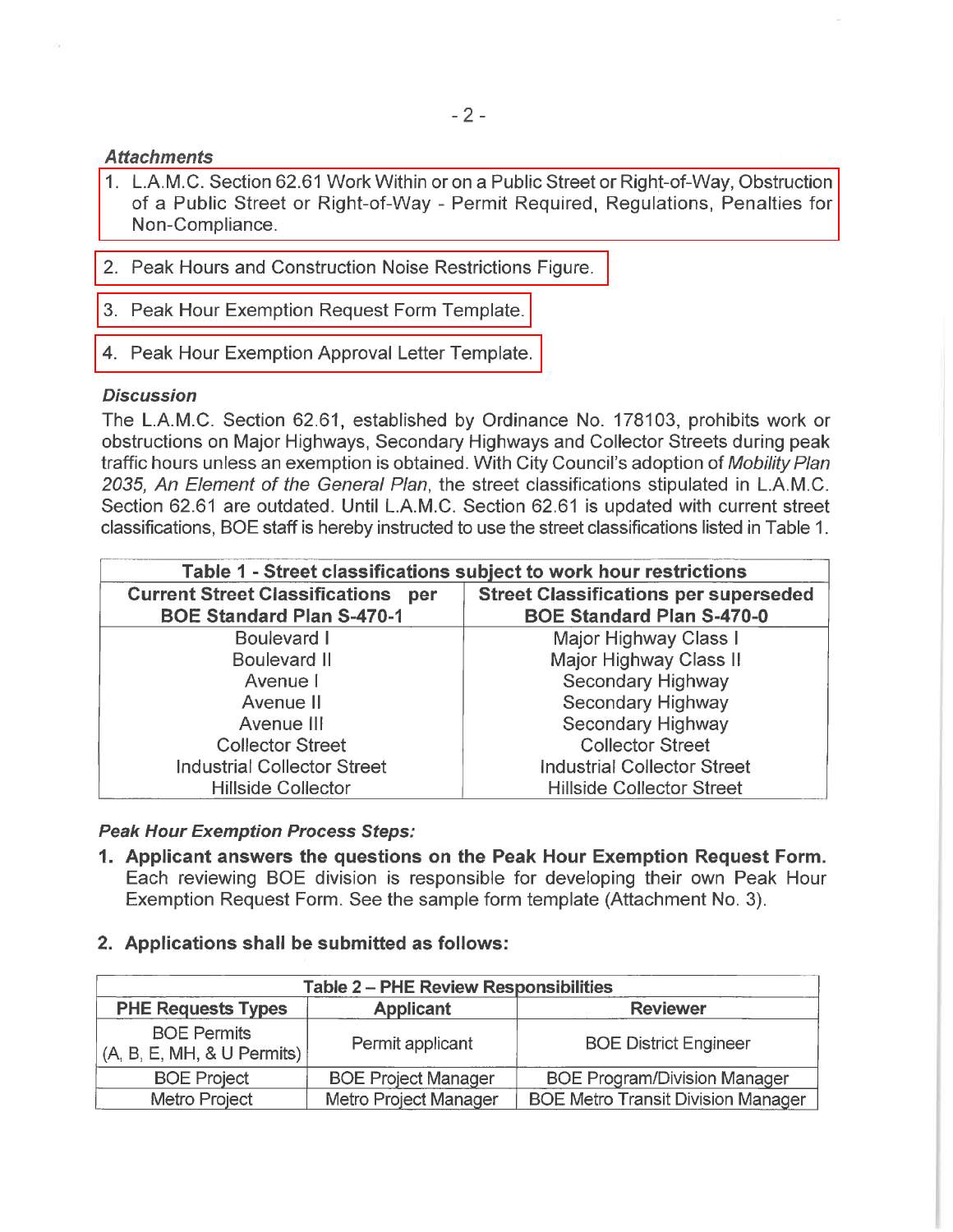### 3. Application Review

The Reviewers or designee shall check the application for completeness and accuracy. The following are factors for the designated Reviewer to consider in reviewing PHE requests. In justifying the PHE request, the applicant may choose to address one or more of the following topics. The applicant is not required to address every topic area:

A. Technical justification:

- Construction activity is an un-interruptible process that must be completed once it is started. Examples include curing of sewer lining material, curing of concrete pavement, on-site fabrication of telecommunications systems, assembly and mobilization of drilling equipment.
- Construction activity requires continuous traffic lane closure. Examples of this  $\bullet$ include excavations of deep shafts, delivery of perishable construction materials. operation of tunneling equipment, sewer bypass operations, and the situation where the physical condition of the construction site prevents re-opening of the street.
- B. Circumstances that prevent work from being limited to non-rush hour periods:
	- Time constraints outside the control of the Applicant. Examples include Federal, State or Local labor laws, prescribed labor agreements, work time conditions imposed by environmental clearances, limited construction material delivery periods, time restrictions imposed by regulatory agencies, time restrictions caused by railroad or rail transit operations.
- C. Denial of the exemption request would result in an unreasonable extension of overall project duration:
	- Examples of unreasonable extensions include time delays for power, water, sewer, gas, or critical telecommunication service to a customer, public facility. or community.
	- Time delays that extend construction impacts to local residents and businesses  $\bullet$ should be given careful consideration. Examples of construction impacts include construction traffic, noise, dust, impeded access to private property, impeded access to business customers, potential loss of business activity, conflicts with holidays and public events.
- D. Legal requirements or constraints that justify work during rush hour:
	- Examples include deadlines contained in grant funding agreements, court ordered agreements, regulatory compliance requirements, prescribed contractual agreements, railroad agreements, prescribed maintenance agreements, and City Franchise agreements.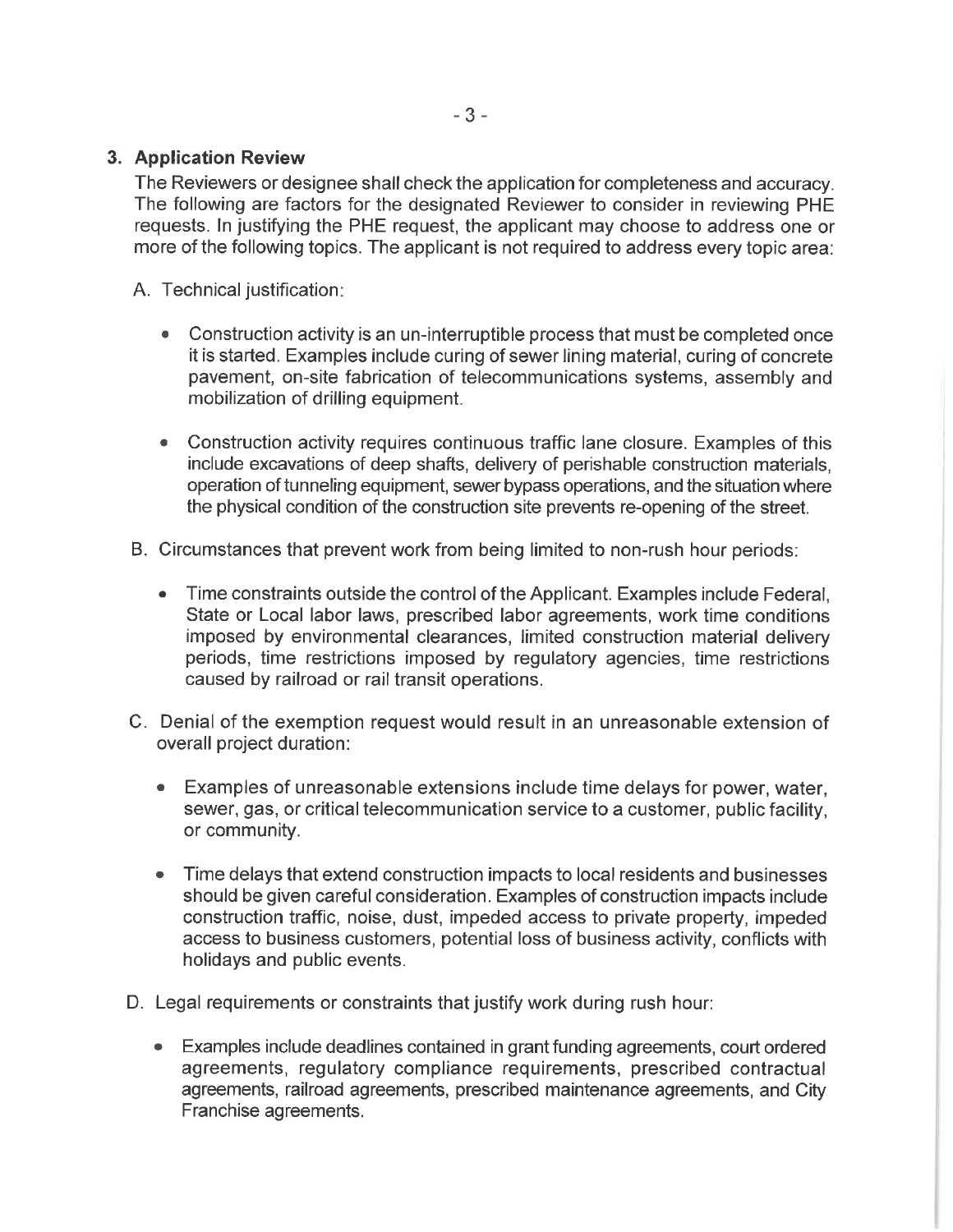- If the City does not have jurisdiction to permit the construction activity, the construction work hours will be governed by the permitting authority and not this Special Order. For example, for construction activity of State Highways, the permitting authority is Caltrans.
- E. Cost impacts:
	- Denial of the request would result in an unreasonably high cost.
	- Compare the cost to implement non-rush hour work to the total project cost and total project budget.
	- Examples of acceptable costs to consider include additional labor costs, additional material costs, material delivery surcharges, costs for additional mobilization and de-mobilization, additional fuel costs, additional rental or lease costs, additional overhead costs, costs associated with contractual compliance, costs associated with loan quarantees.
- F. Public outreach and coordination with community events:
	- Examples include documentation of public and political office outreach and efforts to mitigate community concerns.
	- Examples include documentation that the applicant has coordinated with event listed in the Public Way Reservation System.
- G. Traffic Management Plan:
	- Traffic Management Plan (TMP) While L.A.M.C. Section 62.61 refers to a "Traffic Management Plan", for the purposes of this BOE Special Order, this can refer to any Los Angeles Department of Transportation (LADOT) approved traffic plan including a Worksite Traffic Control Plan (WTCP) or a Traffic Control Plan (TCP) or a LADOT approved application of the Work Area Traffic Control Handbook (WATCH).
	- Review the TMP to confirm that LADOT has approved the plan for use during Peak Traffic Hours. The LADOT's approval must stipulate that the TMP is approved for AM peak hours, PM peak hours, or both AM and PM peak hours.
	- The TMP may optionally stipulate that the plan approval is valid for durations longer than 60 days. If this is not stipulated, then the exemption, if granted, will be valid for 60 days.
	- Contact LADOT to understand the potential traffic impact of the request.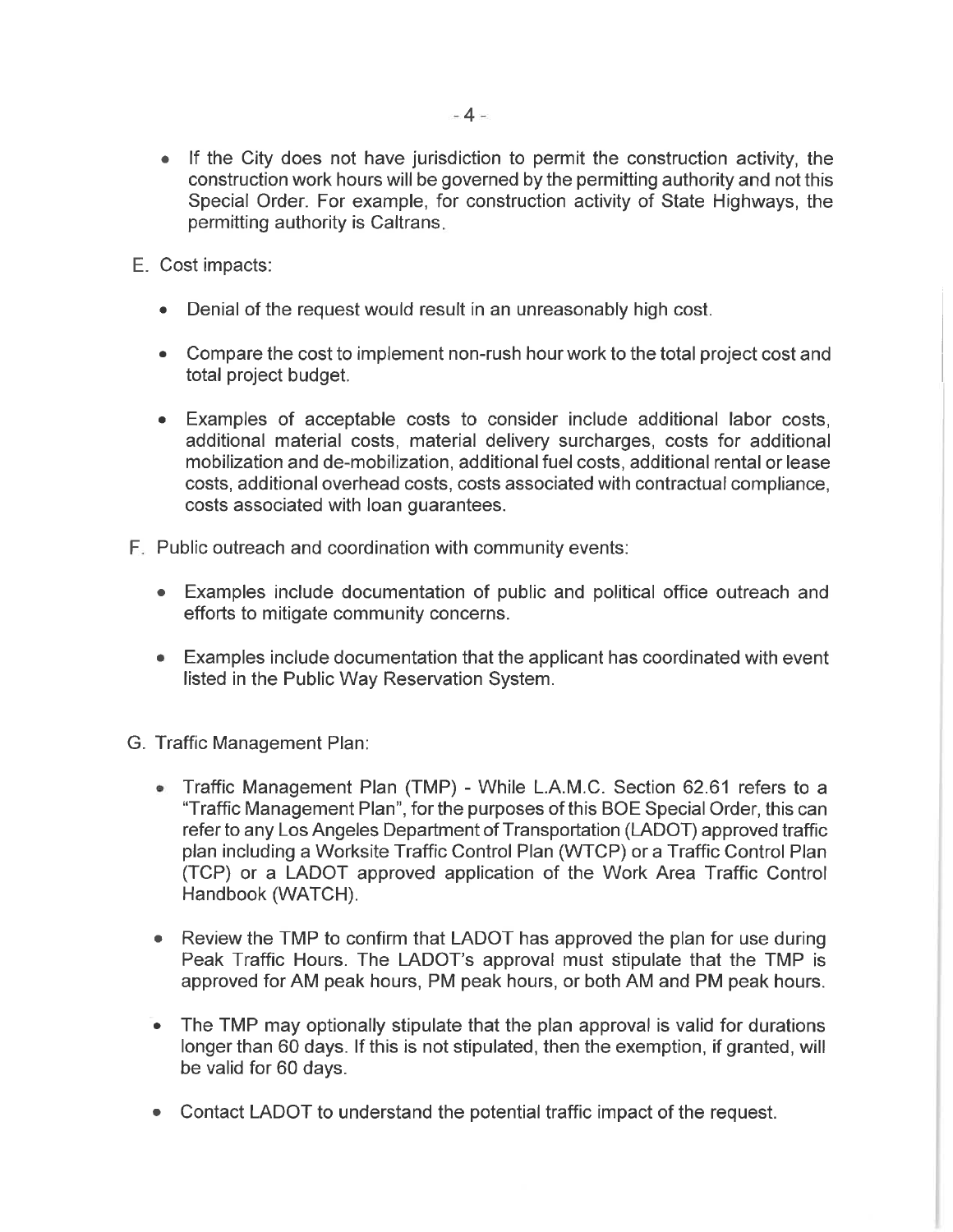- Requests that have less traffic impacts should require less justification.
- Requests that have greater traffic impacts should have better documented justification.

#### 4. City Council Office concurrence

- City Council Districts are often the first City offices to be contacted by the public when traffic is impacted and need to be made aware of potential impacts to traffic within their districts.
- City Council Districts are also more familiar with local events and activities that may conflict with a requested Peak Hour Exemption request.

#### For City of Los Angeles departments:

To confirm coordination with the affected City Council Districts:

- a. The applicant shall provide a copy of an email from the affected City Council District confirming concurrence with the requested PHE.
- b. In lieu of individual City Council Office concurrences, City Council Offices may choose to provide PHE concurrences on a programmatic basis. This documentation shall be provided as part of the PHE request.

#### For all other applicants:

To confirm coordination with the affected City Council Districts:

- a. The applicant shall provide a copy of an email from the affected City Council District confirming concurrence with the requested PHE.
- b. If the applicant is unable to secure an email confirmation from the City Council District, the following documentation is also acceptable:
	- A copy of the email sent to the City Council District to at least two designated staff in a City Council District.
	- An email "read receipt" to confirm that the email has been opened.
	- Emails to the City Council District summarizing phone conversations or messages.  $\bullet$
	- City Council Districts should be given 10 business days to respond to emails.  $\bullet$
	- A log containing dates of each of the above steps.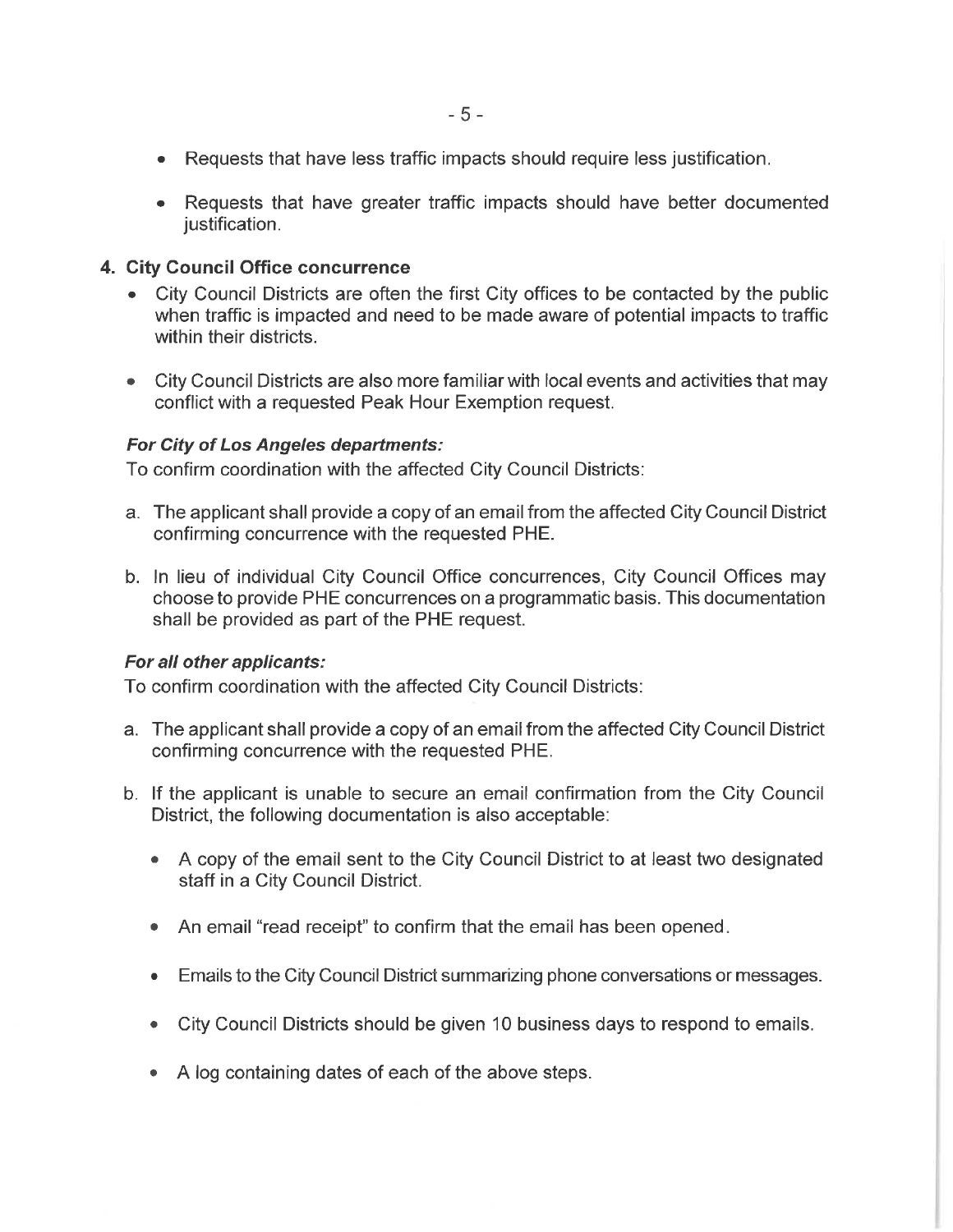#### 5. Responding to the PHE Request

If the PHE request is **denied**, inform the applicant by email providing a brief explanation of why the request is being denied.

If the PHE request is approved, the PHE Letter (Letter) will be prepared by the Reviewing office based upon the information provided. The Letter will contain the address and project name, permit log number, the exact lane closures with physical limits, the street classification, the specific dates and times of the exemption, disclaimer information and an extension renewal deadline. A sample Letter is included as Attachment No. 4. No blanket exemptions will be granted. A single Letter should not cover more than 60 days unless otherwise stipulated on the LADOT approved TMP. though extensions may be granted if needed. The contractor shall have a copy of the Letter and the approved TMP on all active work sites for the duration of the exemption. These documents must be available to City Staff from all inquiring Departments at all times. Failure to do so may result in an order to stop work and/or penalties assessed per LAMC Section 80.06.1. A copy of the exemption Letter shall be provided to the Bureau of Contract Administration, the Bureau of Street Services, the LADOT, and the affected City Council District.

#### 6. Geocode the Approved PHE in Navigate LA

Geocode the geographic limits of the approved PHE on Navigate LA's layer for Peak Hour Exemptions. The PHE Letter should also be uploaded.

#### 7. Extensions

The applicant can apply for an extension two weeks prior to the expiration of the Letter. Extensions shall be processed following the same steps as the original exemption request.

( LLH RMK ALM )

| EXE/ADM/LLH/gva           | Approved By:               |
|---------------------------|----------------------------|
|                           |                            |
|                           | Aary Lee Moore             |
|                           | Gary Lee Moore, PE, ENV SP |
| Special Order No. 02-0418 | <b>City Engineer</b>       |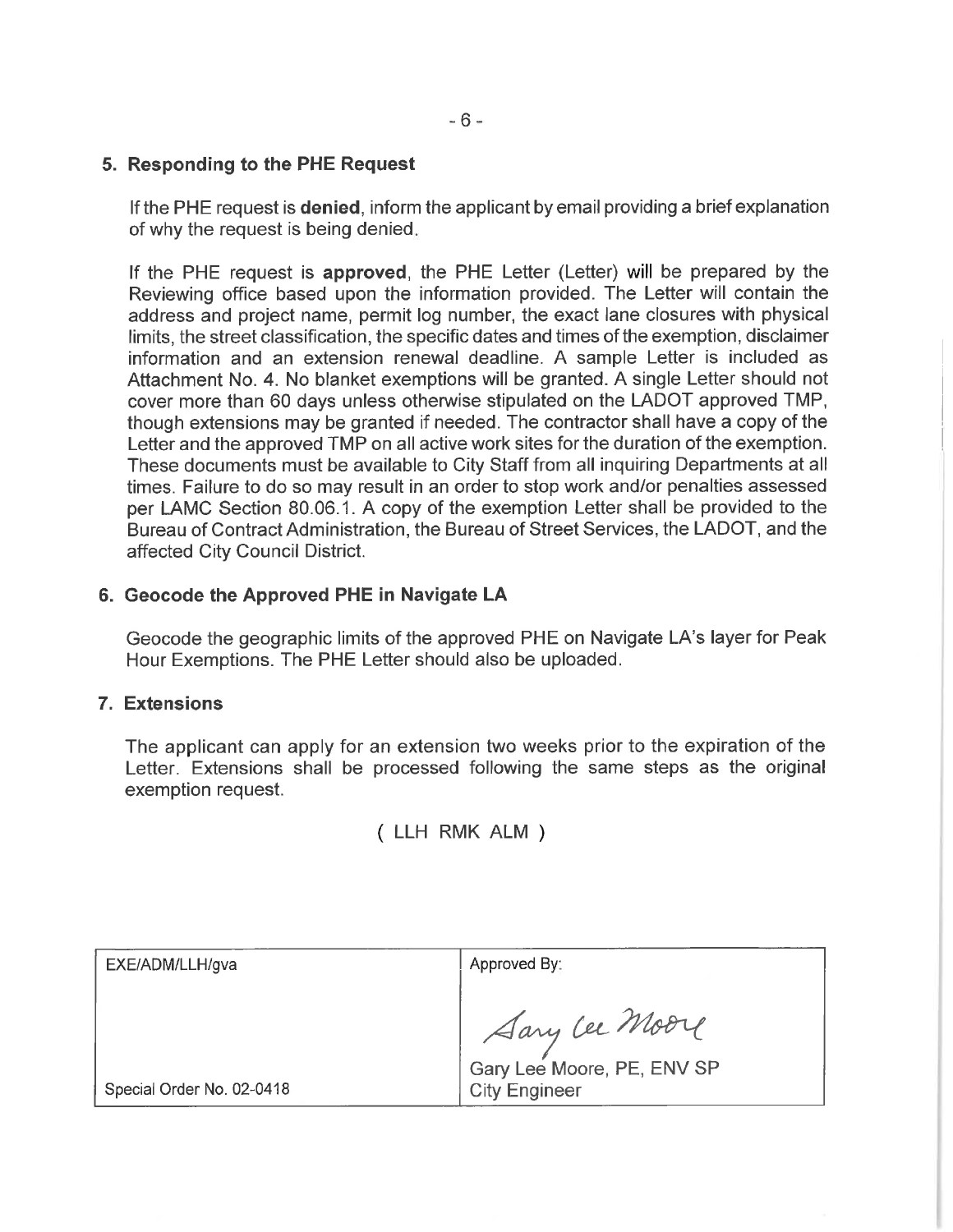# SEC. 62.61. WORK WITHIN OR ON A PUBLIC STREET OR RIGHT-OF-WAY, OBSTRUCTION OF A PUBLIC STREET OR RIGHT-OF-WAY – PERMIT REQUIRED, REGULATIONS, PENALTIES FOR NON-COMPLIANCE. (Added by Ord. No. 178,103, Eff. 1/9/07.)

#### (a) Definitions.

1. " Activity or Work Permissible within a Public Street " is defined as any work or activity permitted by this Code, or authorized by the Board of Public Works.

2. **"Emergency Work"** is defined as immediate and unplanned action that must be taken to alleviate a hazardous condition, which represents an immediate threat to life, health, safety, or property. This includes continuous efforts to effect the restoration of interrupted utility services (electrical, water, gas, wastewater and telecommunications).

3. "Peak Hour Construction and Right-of-Way Obstruction Regulations" is defined as all regulations contained in this section that control and limit all construction and obstruction activity in the public right of way during "Peak Traffic Hours."

4. **"Peak Traffic Hours"** is defined as Monday through Friday, 6:00 am to 9:00 am and 3:30 pm to 7:00 pm.

5. " Street Classifications Subject to Work Hour Restrictions " is defined as major and secondary highways, or collector streets, as designated in the transportation element of the general plan.

6. "Temporary Street Closure" is defined as the temporary restriction of all vehicular traffic for construction purposes authorized by a valid permit, and an approved "Traffic Management Plan."

7. "Traffic Lane Closure" is defined as any activity within the public street (from curb-line to curb-line), or in an alley, which reduces the usable width to the point where one or more lanes of traffic cannot move safely and efficiently.

8. " Traffic Management Plan " is defined as a Plan that addresses traffic control requirements in a construction area, and along detour routes. The operation of a Traffic Management Plan is affected by the project's construction phasing, construction schedules, and work area required by the contractor, and shall be consistent with the contractor's project requirements, provided by the Department of Public Works.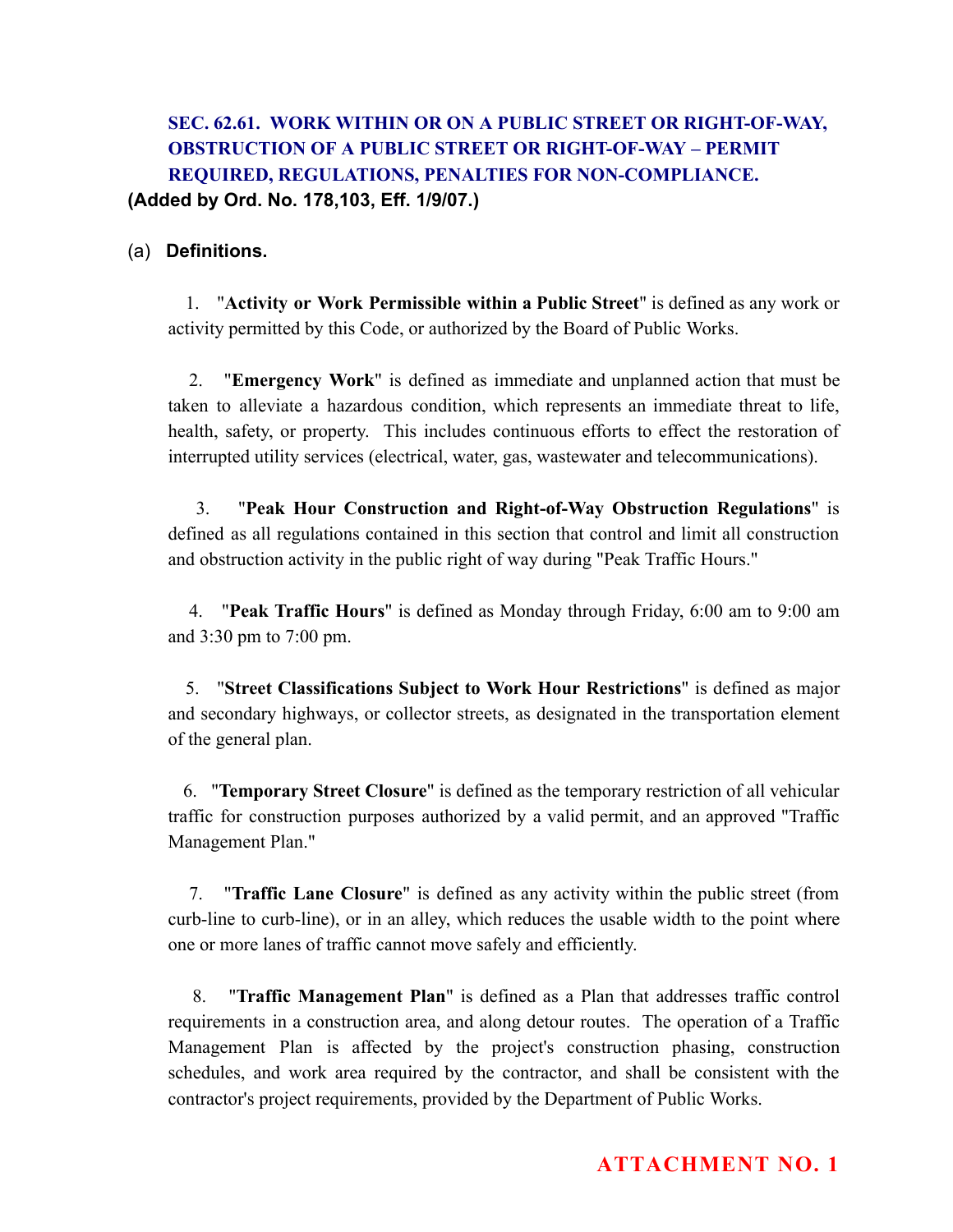9. "Worksite Traffic Conditions" is defined as those physical conditions, including signage, signal devices, operation of equipment, and conduct of workers (which are required by law), permit and plans to provide adequate street space, and accommodate traffic demands, particularly during peak traffic hours.

(b) Permit Required. No person shall effect a Traffic Lane Closure, perform work within or on any Public Street or public right-of-way, or obstruct any Public Street or public right-of-way for any reason without first applying for and obtaining a permit from the Bureau of Engineering. The person or entity requesting the permit shall pay all applicable permit fees for the issuance of "A", "B", Excavation, Maintenance Hole, Sewer, Excavation "E" and Excavation Utility ("U") permits for work in the public right-of-way or any permit issued by the Bureau of Street Services for obstruction of the public right-of-way. In addition to all other applicable fees, the Bureau of Engineering shall charge and collect a Bureau of Street Services Peak Hour Compliance Fee of \$257.00 for each Excavation Utility ("U") permit for work within Street Classifications Subject to Work Hour Restrictions. (Amended by Ord. No. 182,985, Eff. 5/28/14.)

1. Prohibition on Work or Obstructions During Peak Traffic Hours. Notwithstanding any other provision of this code, no person or entity shall effect a "Traffic Lane Closure," perform work within or on any public street or right-of-way or in any manner obstruct a public street or right-of-way on those "Street Classifications Subject to Work Hour Restrictions" during "Peak Traffic Hours," all as defined above.

#### 2. Exemption from Work or Obstruction Prohibition During Peak Traffic Hours.

A. "Emergency Work" as defined above shall be exempt from the prohibition on work or obstruction of public streets or rights-of-way during "Peak Traffic Hours" if the party performing the emergency work contacts the designated City agency as determined by the Board of Public Works prior to the work being initiated in the right of way and obtains a permit within 48 hours of beginning the emergency work.

B. If a party desires to have a non-emergency public right-of-way construction project or other "Traffic Lane Closure" exempted from the prohibition on work or obstruction of public streets or rights-of-way during "Peak Traffic Hours," the party shall submit the request with its permit application to the appropriate City permitting agency along with a "Traffic Management Plan." If the "Traffic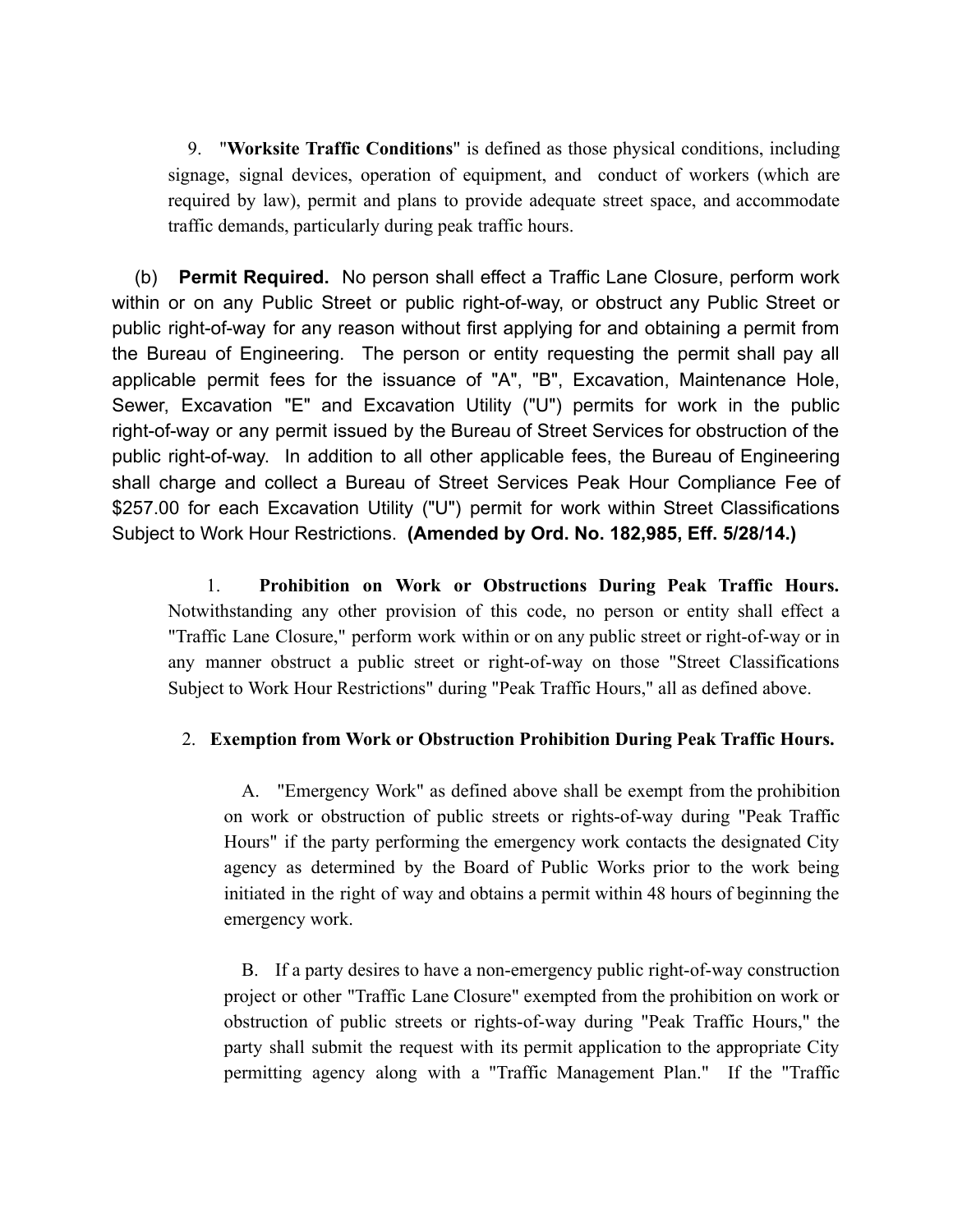Management Plan" is approved by the City for work during "Peak Traffic Hours," the project is exempt.

3. Fee for Processing Applications for Exemption from Work or Obstruction Prohibition during Peak Hours. (Amended by Ord. No. 182,237, Eff. 9/28/12.) The Bureau of Engineering shall charge and collect a fee of \$250 for processing each request submitted pursuant to the provisions of Paragraph B. of Subdivision 2. of this Subsection.

(c) Application for Permit. Any application for a permit under this Section shall include the following information:

1. The name, address and telephone number of the applicant and the person responsible for the work or obstruction of the public street or right-of-way;

2. The name, location and area of the street for which the permit is desired; and

3. A description of the work to be done within the public street or right -of-way and an explanation of why the proposed obstruction of the public street or right-of-way is necessary.

(d) Penalties for Non-Compliance.

#### 1. Administrative Penalties.

A. The failure to obtain a permit pursuant to this section, the failure to abide by the "Peak Hour Construction and Public Right-of-Way Obstruction Regulations" contained in this section, the failure to comply with "Worksite Traffic Conditions" or the violation of any special condition or requirement of a valid construction permit issued pursuant to the Los Angeles Municipal Code, shall subject the violator to administrative penalties as follows: (1) For each violation listed on the initial citation, \$250.00; (2) For each violation on a second citation, issued to the same person or entity, if the violations occurred within 12 months of the first citation date, \$500.00; (3) For each violation on a third citation, issued to the same person or entity, if the violations occurred within 12 months of the first citation date, \$1,000.00.

B. Any administrative penalty issued pursuant to this section shall be governed by the provisions set forth in Section  $80.06.1$  of this Code. The Department of Transportation, Administrative Adjudication Division shall conduct any required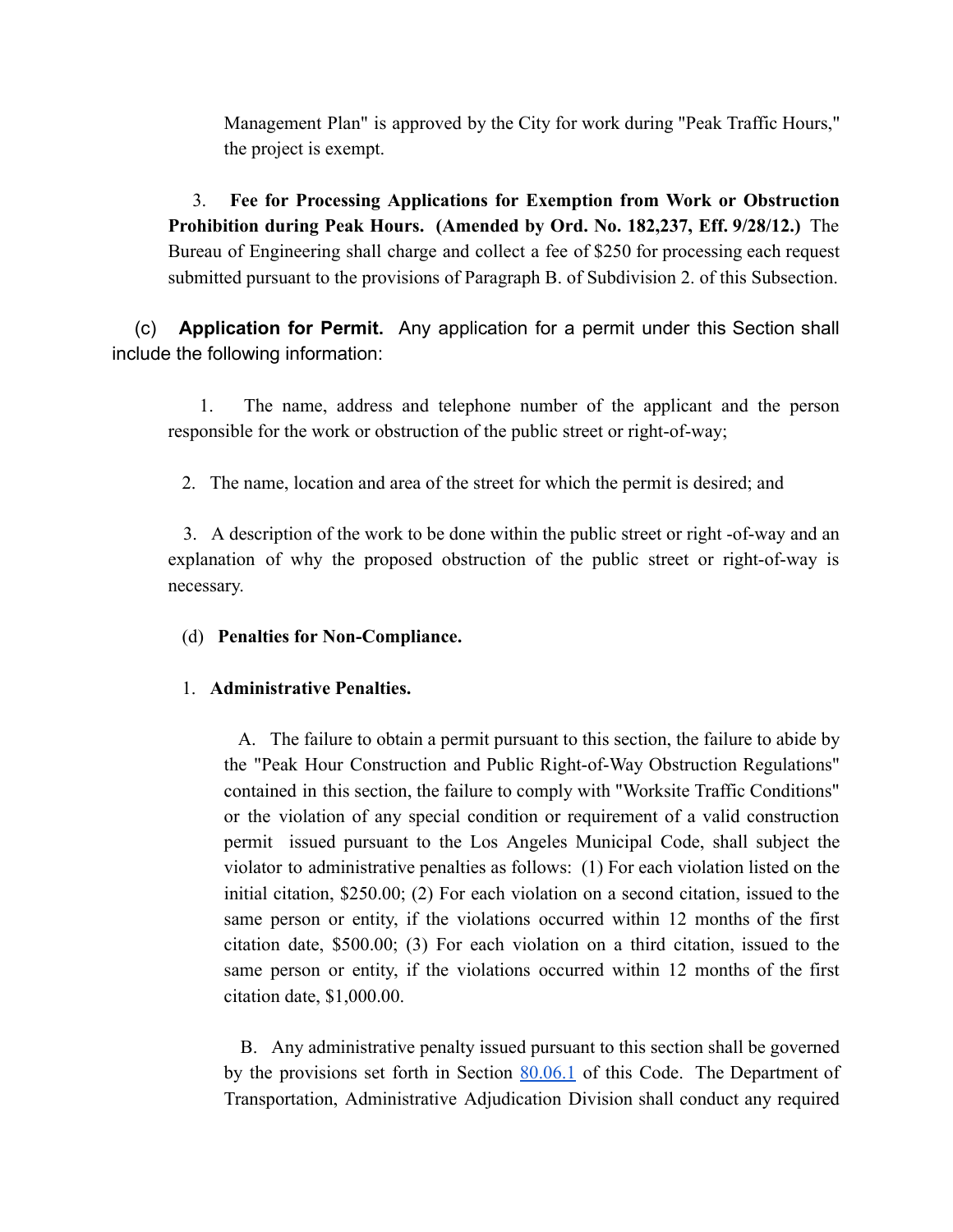administrative hearings for any appeal of a citation issued pursuant to Section [62.61](http://www.amlegal.com/nxt/gateway.dll?f=jumplink$jumplink_x=Advanced$jumplink_vpc=first$jumplink_xsl=querylink.xsl$jumplink_sel=title;path;content-type;home-title;item-bookmark$jumplink_d=california(lamc)$jumplink_q=[field%20folio-destination-name:%2762.61.%27]$jumplink_md=target-id=JD_62.61.) of this Code in the same manner in which it conducts processes pursuant to Section  $80.06(c)$  of this Code for parking citations.

2. Criminal Prosecution for Multiple Violations. Four or more administrative citations issued to the same person or entity within 12 months may constitute a misdemeanor under the Los Angeles Municipal Code, may subject the violator to prosecution by the Los Angeles City Attorney's Office and may subject the violator to other potential criminal penalties as allowed by law.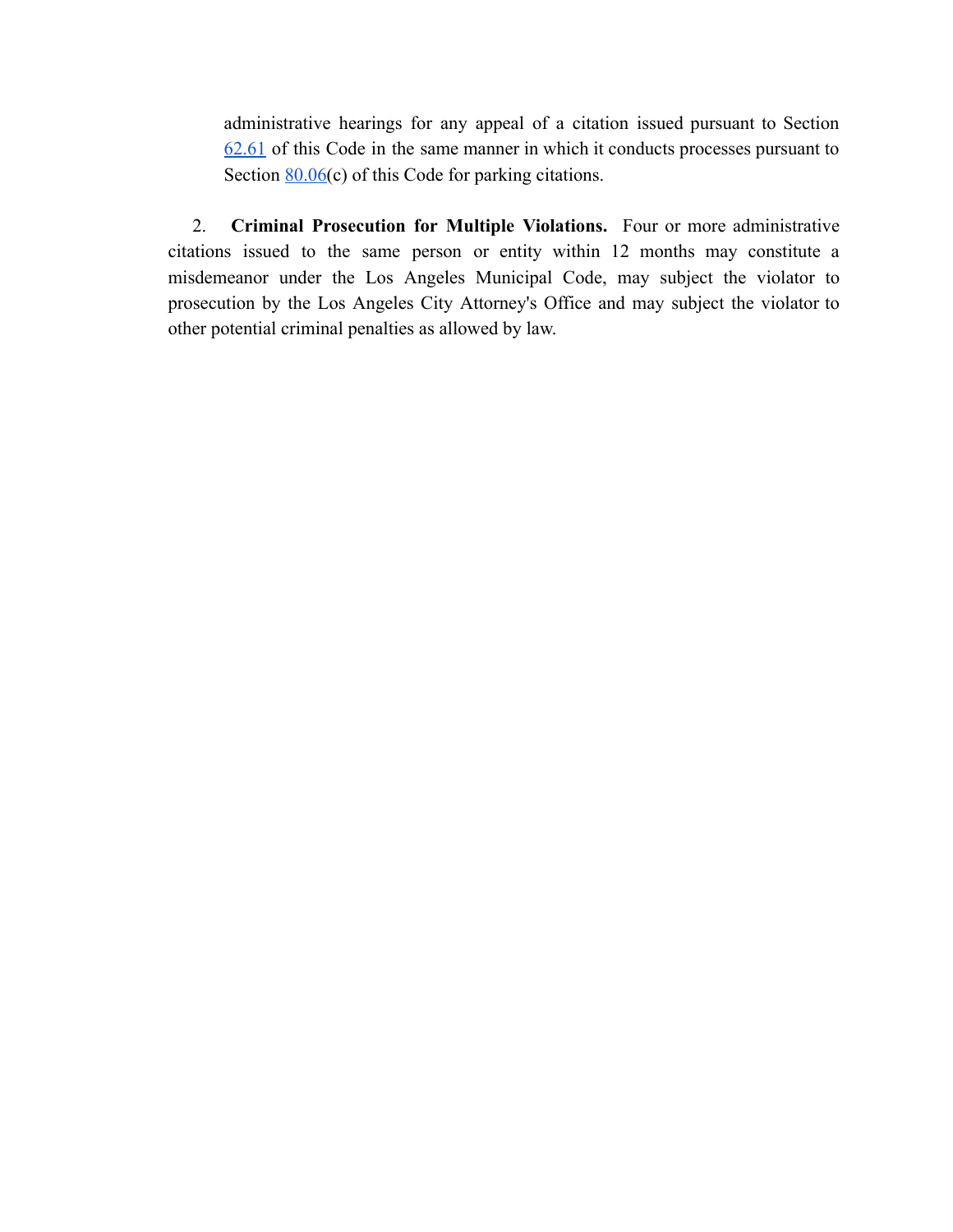#### **Peak Hours and Noise Restrictions**



# **ATTACHMENT NO. 2**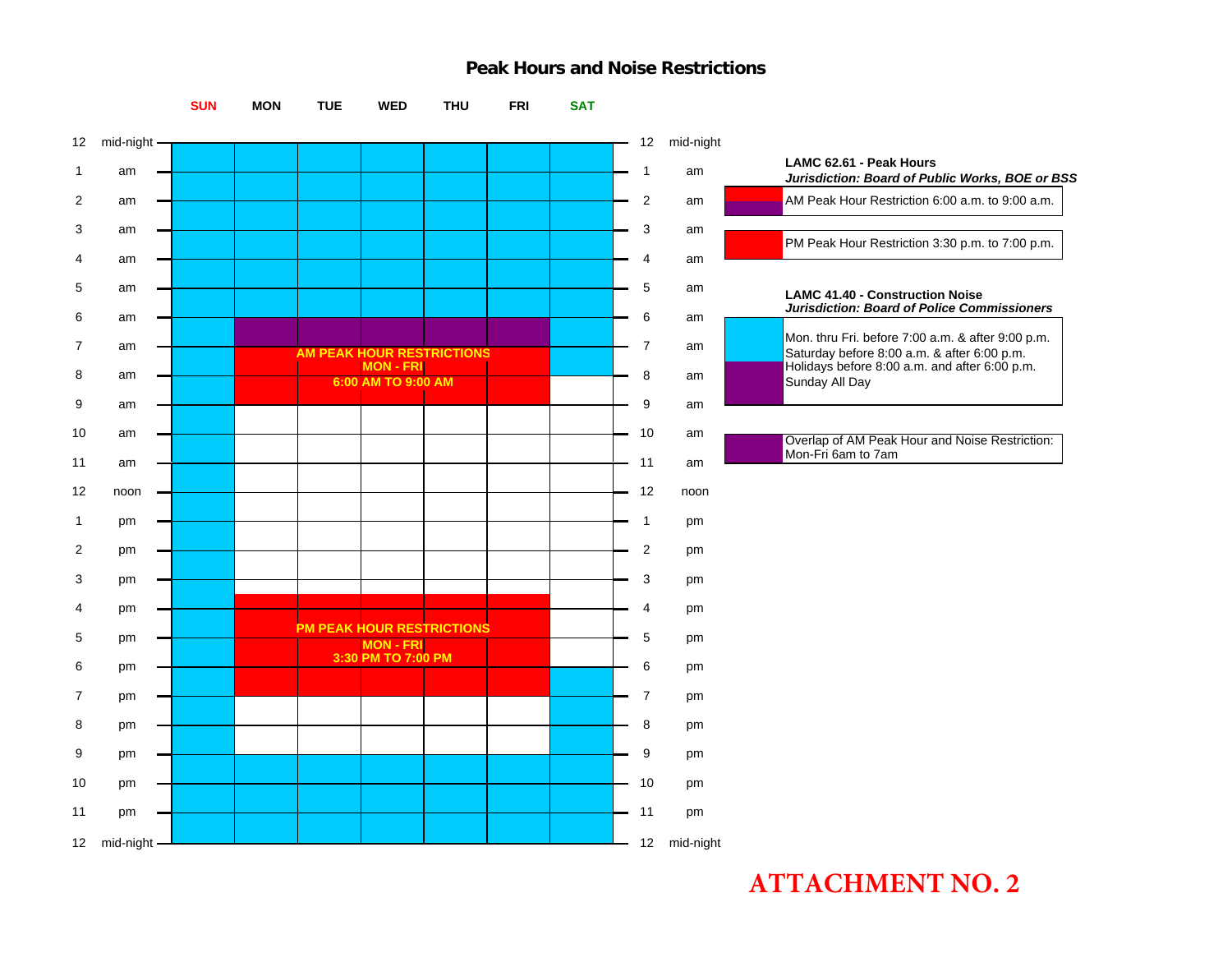# **PEAK HOUR EXEMPTION REQUEST FORM TEMPLATE**

**BOE Special Order No. 02-0418 - Peak Hour Exemption (PHE) Request**

**"Peak Hour Construction Exemption" and "Peak Hour Compliance Fee" per BOE's Standard Permit & Services Fee List will be due upon submission**

#### **PEAK HOURS are 6:00 a.m. to 9:00 a.m. and 3:30 p.m. to 7:00 p.m. Monday through Friday.**

Please complete this form. Once completed, please submit to **Example 2** @LACity.org. Your submission will be reviewed by the Bureau of Engineering (BOE) and if granted, an Peak Hour Exemption letter will be issued and the location geocoded on the NavigateLA system. Your Project may require multiple Peak Hour Exemption Applications due to multiple dates, phases and/or locations. If you have any questions, please call  $\begin{array}{ccc} \hline \end{array}$  at  $(213)$   $\begin{array}{ccc} \hline \end{array}$  or send an e-mail to [\\_\\_\\_\\_\\_.\\_\\_\\_\\_\\_@lacity.org.](mailto:_____._____@lacity.org)

#### **BOE PERMIT TYPE (A,B, U, ETC) AND PERMIT NUMBER:** \_\_\_\_\_\_\_\_\_\_\_\_\_\_\_\_\_\_\_\_\_\_\_\_\_\_\_\_

**Please Note:** If you are applying for a **Bureau of Street Services** (BSS) permit or have one, you must file for a PHE with BSS. Call (213) 847-6000 for further information.

**Project Name** (if applicable): **with a set of a set of a set of a set of a set of a set of a set of a set of a set of a set of a set of a set of a set of a set of a set of a set of a set of a set of a set of a set of a se** 

**Job Address or Intersection**: \_\_\_\_\_\_\_\_\_\_\_\_\_\_\_\_\_\_\_\_\_\_\_\_\_\_\_\_\_\_\_\_\_\_\_\_\_\_\_\_\_\_\_\_\_\_\_\_\_\_\_

**REQUESTED EXEMPTION TIMES: Peak Hours are Monday through Friday from 6:00 a.m. to 9:00 a.m. and from 3:30 p.m. to 7:00 p.m**. You may request exemptions for morning work, evening work or a combination. .Please be aware that from 6:00 a.m. to 7:00 a.m. also requires a Police Commission Noise Variance -it is considered to be Night Work.

| Morning Hours:                                                                             |  | Afternoon Hours: |  |
|--------------------------------------------------------------------------------------------|--|------------------|--|
| <u>Check all that apply</u> : ____Monday ____Tuesday ____Wednesday ____Thursday ____Friday |  |                  |  |
|                                                                                            |  |                  |  |

LAMC 41.40(a) & 41.40(c) defines **Night Work** as 1) 9:00 p.m. to 7:00 a.m. Monday through Friday; 2) before 8:00 a.m. and after 6:00 p.m. on Saturday; 3) all of Sunday; and 4) any National Holiday. Night Work requires Police Commission approval (323) 236-1400 prior to work start. The process can take 4-8 weeks prior to issuance. Please plan accordingly.

**REQUESTED DATES:** M/D/YR From To

\_\_\_\_\_\_\_\_\_\_\_\_\_\_\_\_\_\_\_\_\_\_\_\_\_\_\_\_\_\_\_\_\_\_\_\_\_\_\_\_\_\_\_\_\_\_\_\_\_\_\_\_\_\_\_\_\_\_\_\_\_\_\_\_\_\_\_\_\_\_\_\_\_\_ \_\_\_\_\_\_\_\_\_\_\_\_\_\_\_\_\_\_\_\_\_\_\_\_\_\_\_\_\_\_\_\_\_\_\_\_\_\_\_\_\_\_\_\_\_\_\_\_\_\_\_\_\_\_\_\_\_\_\_\_\_\_\_\_\_\_\_\_\_\_\_

**LANES IMPACTED List specific lanes & directions impacted - "see attached" is not acceptable.** Include all impacted lanes (i.e. parking  $& 1<sup>st</sup>$ ) and the direction (i.e. north bound):

|--|

Business Name\_\_\_\_\_\_\_\_\_\_\_\_\_\_\_\_\_\_\_\_\_\_\_\_\_\_\_\_\_\_\_\_\_\_\_\_\_\_\_\_\_\_\_\_\_\_\_\_\_\_\_\_\_\_\_\_\_\_\_\_\_\_

Address\_\_\_\_\_\_\_\_\_\_\_\_\_\_\_\_\_\_\_\_\_\_\_\_\_\_\_\_\_\_\_\_\_\_\_\_\_\_\_\_\_\_\_\_\_\_\_\_\_\_\_\_\_\_\_\_\_\_\_\_\_\_\_\_\_\_\_Contact

Name example and the Contact Number (contact 1 and the contact Number (contact 1 and the contact 1 and the contact Number (contact 1 and the contact 1 and the contact Number (contact 1 and the contact 1 and the contact 1 a

E-mail: **E-mail:**  $\overline{E}$ 

**Are you a subcontractor?** Yes \_\_\_ No \_\_\_

If yes, who is the primary contractor?

#### **Did you attach your LADOT Reviewed & Accepted TMP/TCP/WTCP? YES\_\_\_ NO\_\_\_**

Be advised that submission of a TMP (Traffic Management Plan), TCP (Traffic Control reviewed by LADOT or LADOT sign off on a WATCH set up is required. Failure to provide LADOT TMP/WATCH set up will result in the Peak Hour Exemption Request being denied.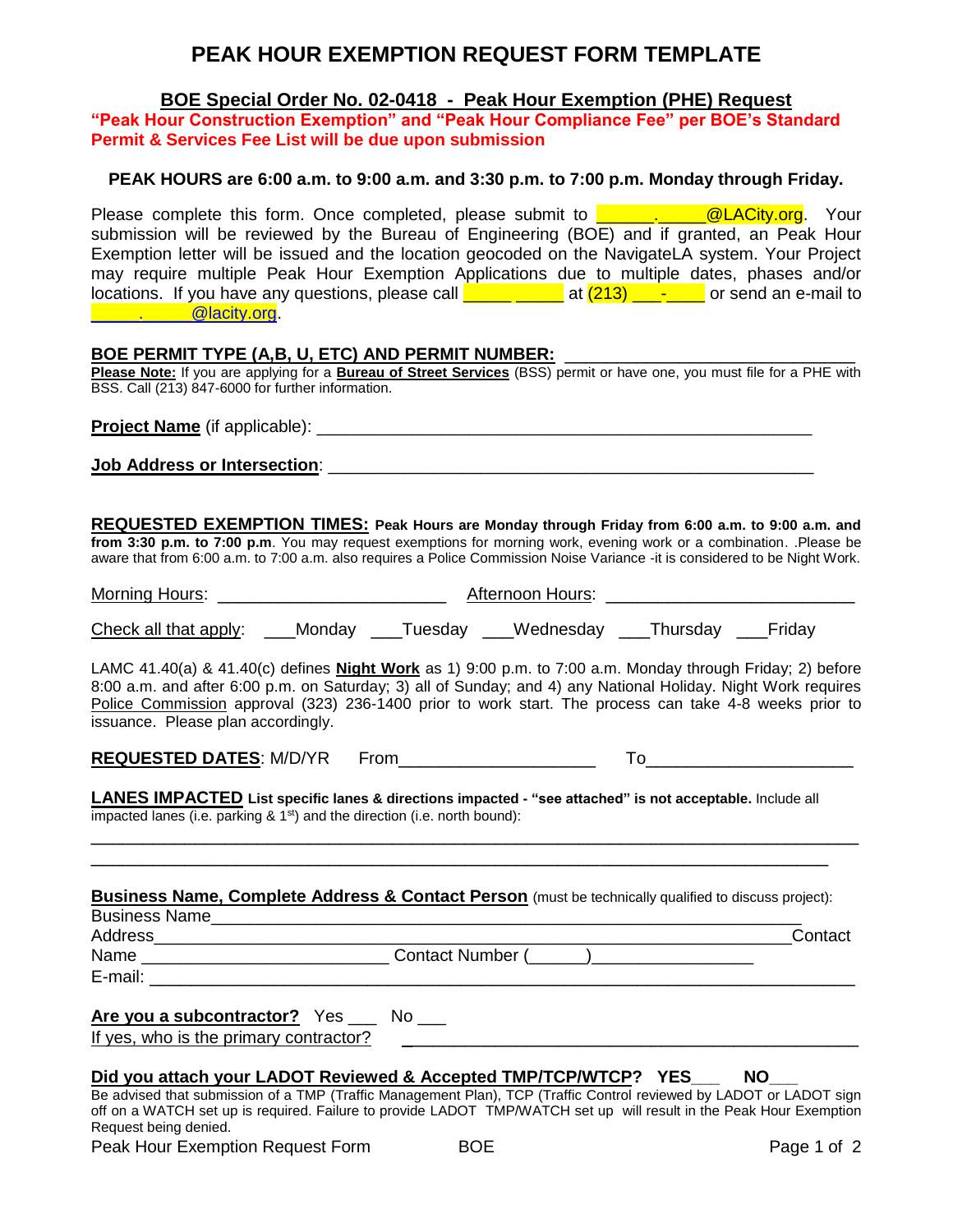# **PEAK HOUR EXEMPTION REQUEST FORM TEMPLATE (continued)**

## **BOE Special Order No. 02-0418 - Peak Hour Exemption (PHE) Request**

1. Please provide a description of the work or activity.

2. Please provide an explanation of why the obstruction is needed during Peak Hours.

- 3. Affected City Council Districts(s): Did the affected City Council District concur with this PHE request? YES\_\_\_ NO\_ If YES, please attach your communication with the City Council District(s). If NO, please attach documentation of outreach the City Council District(s).
- 4. What is the duration of the project in months? For project lasting 24 months or longer, please attach a schedule of street closures.

**Peak Hour Exemptions are issued for no more than 2 months unless otherwise indicated by on the TMP accepted by LADOT. Extensions are available.**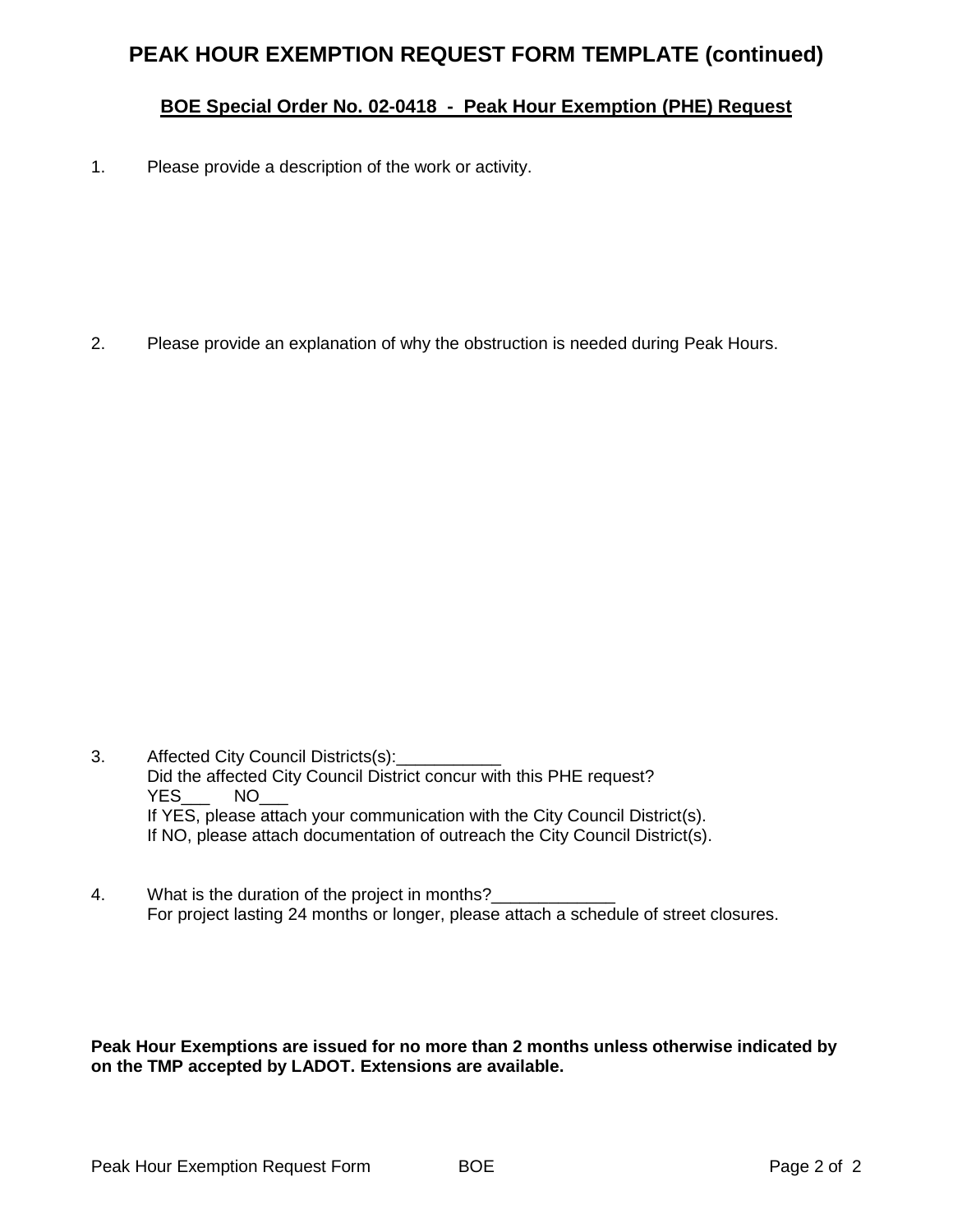**BOARD OF PUBLIC WORKS MEMBERS**

> **KEVIN JAMES** PRESIDENT

**HEATHER MARIE REPENNING** VICE PRESIDENT

**MICHAEL R. DAVIS** PRESIDENT PRO TEMPORE

> **JOEL F. JACINTO COMMISSIONER**

**AURA GARCIA COMMISSIONER** 



CALIFORNIA



**ERIC GARCETTI** MAYOR

[Letter Date]

[Applicant Name] [Project Name] [Company or Agency] [Company or Agency Address]

Attention: [Applicant Name]

#### **SUBJECT: [PROJECT NAME]: EXEMPTION FROM LAMC 62.61(B): PROHIBITION FROM WORK OR OBSTRUCTIONS DURING PEAK TRAFFIC HOURS – W.O. [W.O. #]**

[Applicant's] request, dated [Date request received] for the exemption from the Peak Traffic Hours Prohibition for [work description] [closure description] on [Affected street] between [Cross Street 1] and [Cross Street 2], for **[Duration of Closure] beginning [Start date of Closure] to [End date of Closure] from [Start time of Closure] to [End time of Closure]** is hereby granted with the following conditions:

- 1. Closures will be executed per requirements shown on the attached WTCP drawing for [AM/PM] peak hours.
- 2. For any nighttime work, [Applicant] shall obtain a noise variance from the Los Angeles Police Commission. Monday through Friday nighttime is defined as 9:00 p.m. to 7:00 a.m.
- 3. Notify: Emergency response services, POLICE and FIRE.
- 4. [Additional Requirements]

**This exemption is only valid for the above described street lane closure at [Affected street] between [Cross Street 1] and [Cross Street 2], for [Duration of Closure] beginning [Start date of Closure] to [End date of Closure] from [Start time of Closure] to [End time of Closure].**

**Please note that Peak Hour is defined as Monday through Friday from 6:00 a.m. to 9:00 a.m. and 3:30 p.m. to 7:00 p.m.**

Your compliance with the following conditions is a requirement of this exemption:

1. A copy of this exemption letter shall be kept on-site at all times and upon request made available to City personnel for their review.

**OFFICE OF THE BOARD OF PUBLIC WORKS**

**DR. FERNANDO CAMPOS** EXECUTIVE OFFICER

200 NORTH SPRING STREET ROOM 361, CITY HALL LOS ANGELES, CA 90012

TEL: (213) 978-0261 TDD: (213) 978-2310 FAX: (213) 978-0278

http://bpw.lacity.org